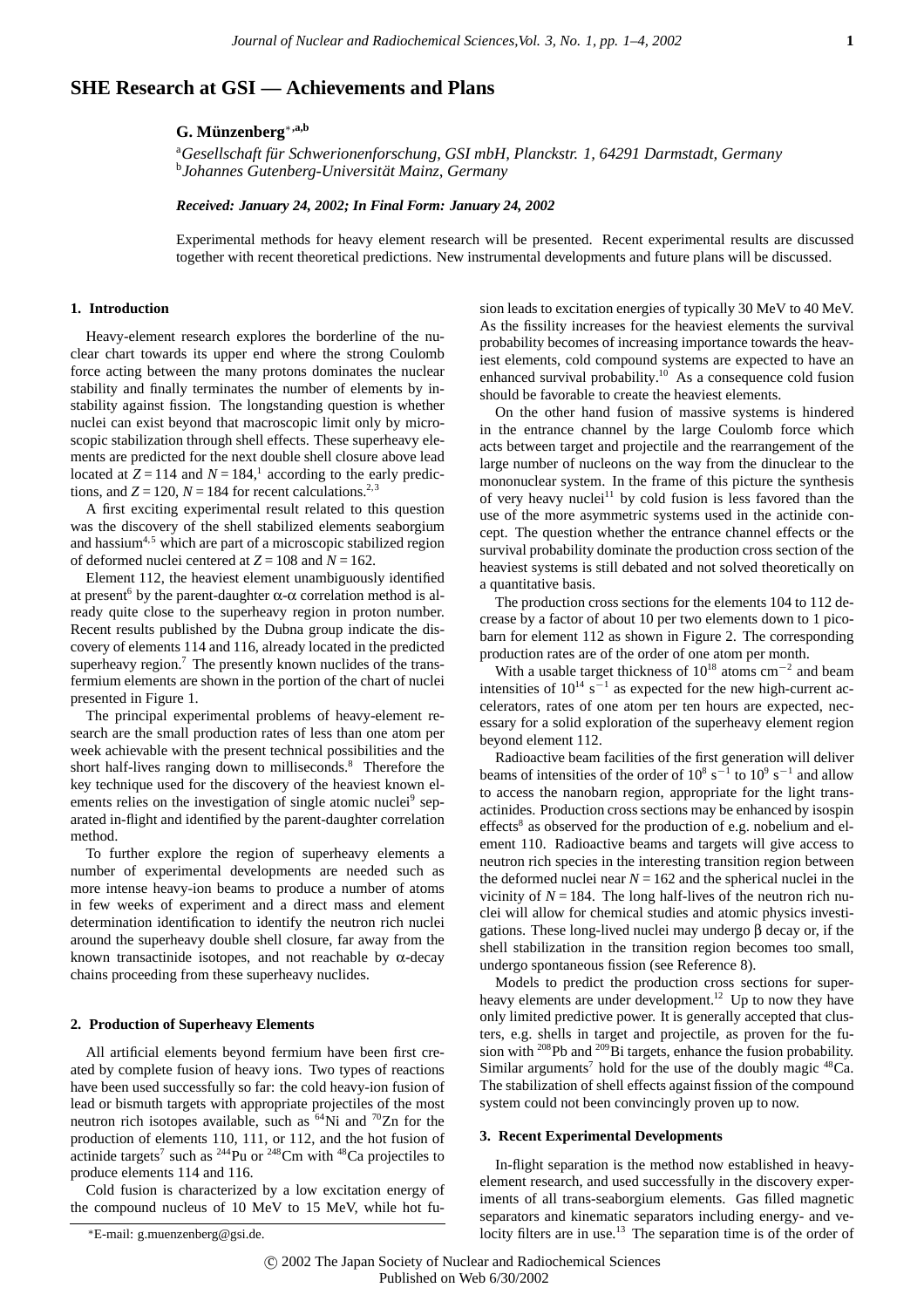

**Figure 1.** The upper end of the nuclear chart with the known isotopes and the experimental half-lives of the transactinides as it appears today.<sup>8</sup>

microseconds.

The advantage of in-flight separation is that the unretarded, energetic nuclei are implanted into silicon detectors where their decay is observed in situ. This opens the possibility for ultrasensitive single-atom physics. Identification is based on the nuclear decay characteristics. For the heaviest elements these are long α-decay chains, in some cases they are terminated by spontaneous fission.

The method used presently for the unambiguous identification of new nuclides and even elements is based on the connection of these decay sequences to known nuclides. The identification of element 112 relies on the known isotopes of element 106 and below. Figure 3 shows the discovery chain of element 112. It should be noted here that the other chain presented in Reference 6 could not be reproduced in a re-analysis of the data. The synthesis of the elements 111 and 112 was successfully repeated, the data are published in Reference 14.

The recent chemical investigation of hassium yielded  $\alpha$ -decay

 $10^{-6}$  $48$ Ca O Pb, Bi - Targets  $10^{-7}$ U, Pu, Cm - Targets  $10^{-8}$  $50T_1$  $10^{-9}$  $/$  barn  $\overline{\ast}$  $54 \frac{Q}{r}$  $10^{-10}$ 64<sub>Ni</sub>  $58Fe$  $10^{-11}$  $70Zn$  $10^{-12}$  $34<sub>S</sub>$  $10^{-13}$  $10^{-14}$  $10<sub>4</sub>$  $108$ 110  $114$  $102$ 106  $112$ Element number

Figure 2. Production cross sections for the production of the transfermium elements.<sup>8</sup>

data on the isotopes 269Hs which are in full agreement to the data from Reference 6 and support the discovery of element 112 (see contribution of A. Türler to this conference).

The synthesis of  $Z = 114$  in the fusion of <sup>244,242</sup>Pu with <sup>48</sup>Ca has been reported from Dubna. Very recently the discovery of a decay sequence in the reaction  $248$ Cm plus  $48$ Ca, leading to the previously known 114 chain has been announced (see contribution of Yu. Ts. Oganessian to this conference).

The assignment of the elements beyond  $Z = 112$  is primarily based on general arguments such as excitation energy of the compound nucleus, consistency checks of decay energy and half-lives, and comparisons of the data to theoretical models. Their unambiguous identification according to the rules of IUPAC remains a problem.15

New strategies for SHE identification need being developed. Solutions are: the production of presently unknown neutron rich



**Figure 3.** The  $\alpha$  chain observed for element 112.<sup>8</sup>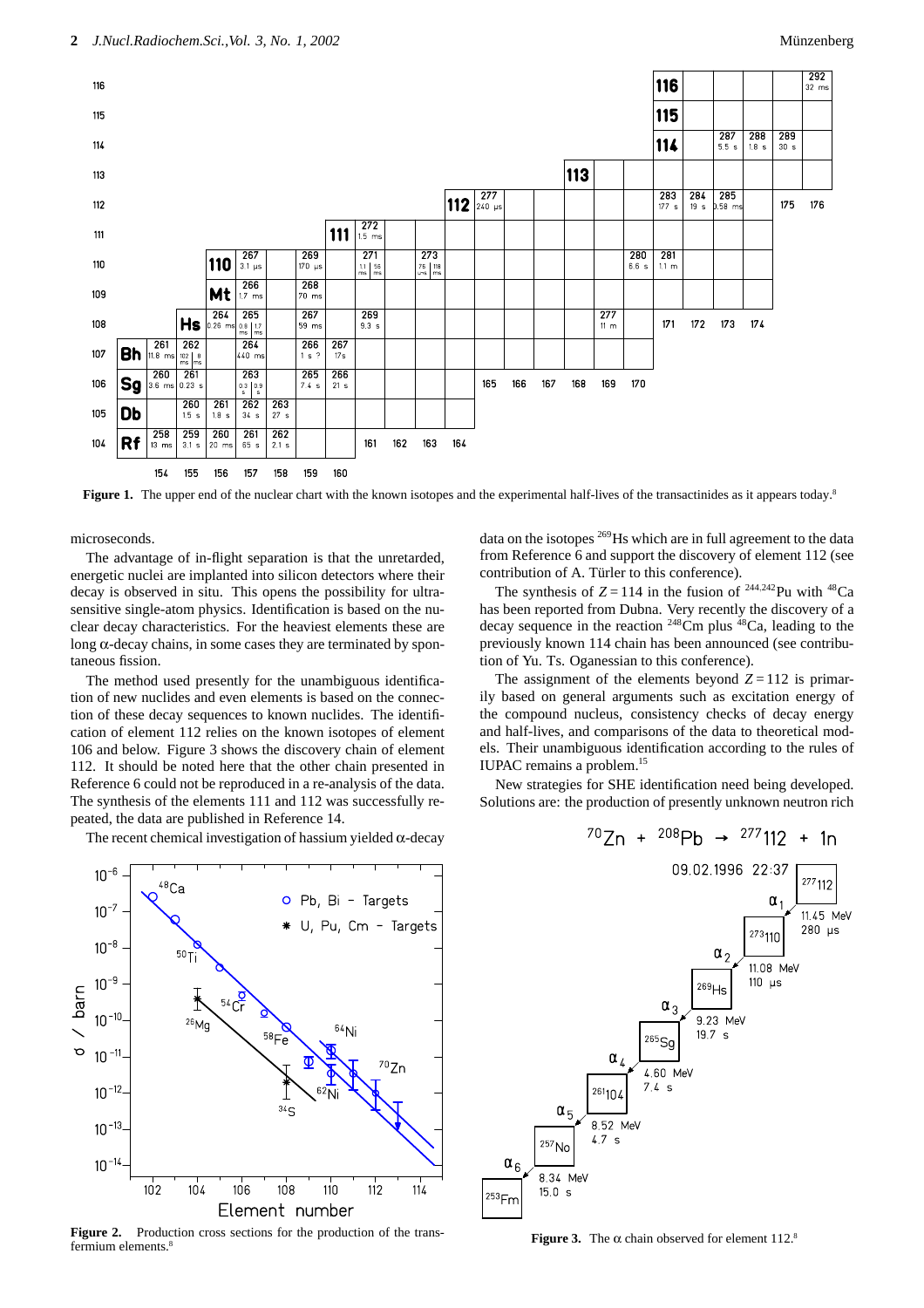daughter nuclei at the ends of the  $\alpha$  chains with actinide targets or with neutron rich beams of unstable nuclei, direct determination of the mass number by mass measurements in traps, timeof-flight spectrometers, or with calorimetric detectors. For the determination of *Z* chemical methods are being developed (see contribution of M. Schädel to this conference).

# **4. The Shell Region around Hassium**

The experimental data show two general features:

 $-$  in the transactinide region above rutherfordium  $\alpha$  decay dominates,

— the half-lives increase strongly towards the neutron rich isotopes as can be observed nicely in the isotopic chains of seaborgium and hassium where the half-lives increase by three orders of magnitude up to about 20 s for the most neutron rich species.

Both observations are in contrast to our expectation from a macroscopic description where fission, prevailing already for the rutherfordium isotopes, would dominate in the tansactinide region and half-lives would continuously decrease.

The enhancement of stability<sup>4</sup> of the elements beyond rutherfordium  $(Z = 104)$  is the exciting discovery in heavy-element research. Theory explained this experimental result in terms of a shell stabilization created by a hexadecapole deformation.<sup>16,17</sup> The centre of this shell region is predicted for  $Z = 108$  and  $N = 162$  as shown in Figure 4 where the landscape of shell corrections for the transfermium elements<sup>16</sup> is displayed. The decay chains from element 112 give a clear proof for the existence of the  $N = 162$  shell in the decay-time intervals as well as in the  $Q_{\alpha}$  values.<sup>8</sup> The discovery of this new species of shell nuclei, interconnecting the transuranium- and the superheavy elements create the basis of present transactinide research in physics and chemistry.

The location of the spherical superheavy nuclei is currently an open question. Macroscopic-microscopic models tend to predict the magic proton number  $Z = 114$ , relativistic mean field models prefer *Z* = 120, whereas Skyrme-Hartree Fock models also



**Figure 4.** The calculated microscopic corrections of the heaviest elements.16 The path of the decay chains from elements 112 are indicated. The upper panel displays the measured correlation times for one of the chains.

predict  $Z = 126$ . The neutron shell is predicted for  $N = 184$ , and partly also for  $N = 172$ . A detailed comparative investigation of different forces has been carried out by Bender et al. in selfconsistent calculations.<sup>2,3</sup>

#### **5. Perspectives**

With the elements seaborgium and beyond the predicted new species of shell nuclei has been discovered. They close the gap between the transuranium elements and the predicted spherical superheavy shell closure. The unexpectedly long half-lives observed experimentally open up the possibilities for new types of experiments such as the extension of heavy-element chemistry beyond the present limit of hassium as well as the application of ion traps for precision experiments including direct mass determination or the investigation of atomic properties of the heaviest elements. SHIPTRAP, an ion trap attached to SHIP, is completed.

A key problem is the production of superheavy nuclei. New types of reactions need being explored. Three paths to superheavy elements seem favorable<sup>18</sup>: the cold fusion with lead and bismuth targets, the hot fusion with actinide targets, and as the third, and only scarcely investigated path, the symmetric fusion or reversed fission.<sup>7</sup> Presently only the cold fusion has been explored systematically, for the hot, actinide based fusion, data are available. Neutron rich radioactive beams will help to access hitherto not accessible regions of neutron rich isotopes of the transfermium elements, important to understand structure and stability against fission and to possibly extract data for a better understanding of the upper end of the r-process path. Reaction studies with radioactive beams will contribute to the solution of the synthesis problem.<sup>19</sup>

To proceed to new elements and to investigate their properties, high current accelerators are needed. The present situation clearly shows that identification of the elements beyond  $Z = 112$  needs new developments. The parent-daughter correlation method will not be applicable. Solutions under development are bolometric detectors and time-of-flight spectrometers to identify the atomic mass and chemical methods to fix the nature of the chemical element. For short-lived species, chemical investigations can be carried out on a long-lived member of the decay chain as proven in the chemical investigation of hassium.

The author wishes to thank the SHIP group with its leader S. Hofmann. Fruitful discussions with A. Antonenko, W. Greiner, W. Nazarewicz, R. Smolanczuk, and A. Sobiczewski are highly appreciated.

# **References**

- (1) U. Mosel and W. Greiner, Z. Phys. A **222**, 261 (1969).
- (2) K. Rutz, M. Bender, T. Bürvenich, T. Schilling, P. G. Reinhard, J. A. Maruhn, and W.Greiner, Phys. Rev. C **56**, 23 (1997).
- (3) A. T. Kruppa, M. Bender, W. Nazarewicz, P.-G. Reinhard, T. Vertse, and S. Cwiok, Phys. Rev. C **61**, 034313 (2000).
- (4) G. Münzenberg, S. Hofmann, H. Folger, F. P. Heßberger, J. G. Keller, K. Poppensieker, A. B. Quint, W. Reisdorf, K.-H. Schmidt, H. J. Schött, P. Armbruster, M. E. Leino, and R. Hingmann, Z. Phys. A **322**, 227 (1985).
- (5) G. M¨unzenberg, P. Armbruster, G. Berthes, H. Folger, F. P. Heßberger, S. Hofmann, J. G. Keller, K. Poppensieker, A. B. Quint, W. Reisdorf, K.-H. Schmidt, H. J. Schött, K. Sümmerer, I. Zychor, M. E. Leino, R. Hingmann, U. Gollerthan, and E. Hanelt, Z. Phys. A **328**, 49 (1987).
- (6) S. Hofmann, V. Ninov, F. P. Heßberger, P. Armbruster, H. Folger, G. Münzenberg, H. J. Schött, A. G. Popeko, A. V. Jeremin, S. Saro, R. Janik, and M. Leino, Z. Phys. A **354**, 229 (1996).